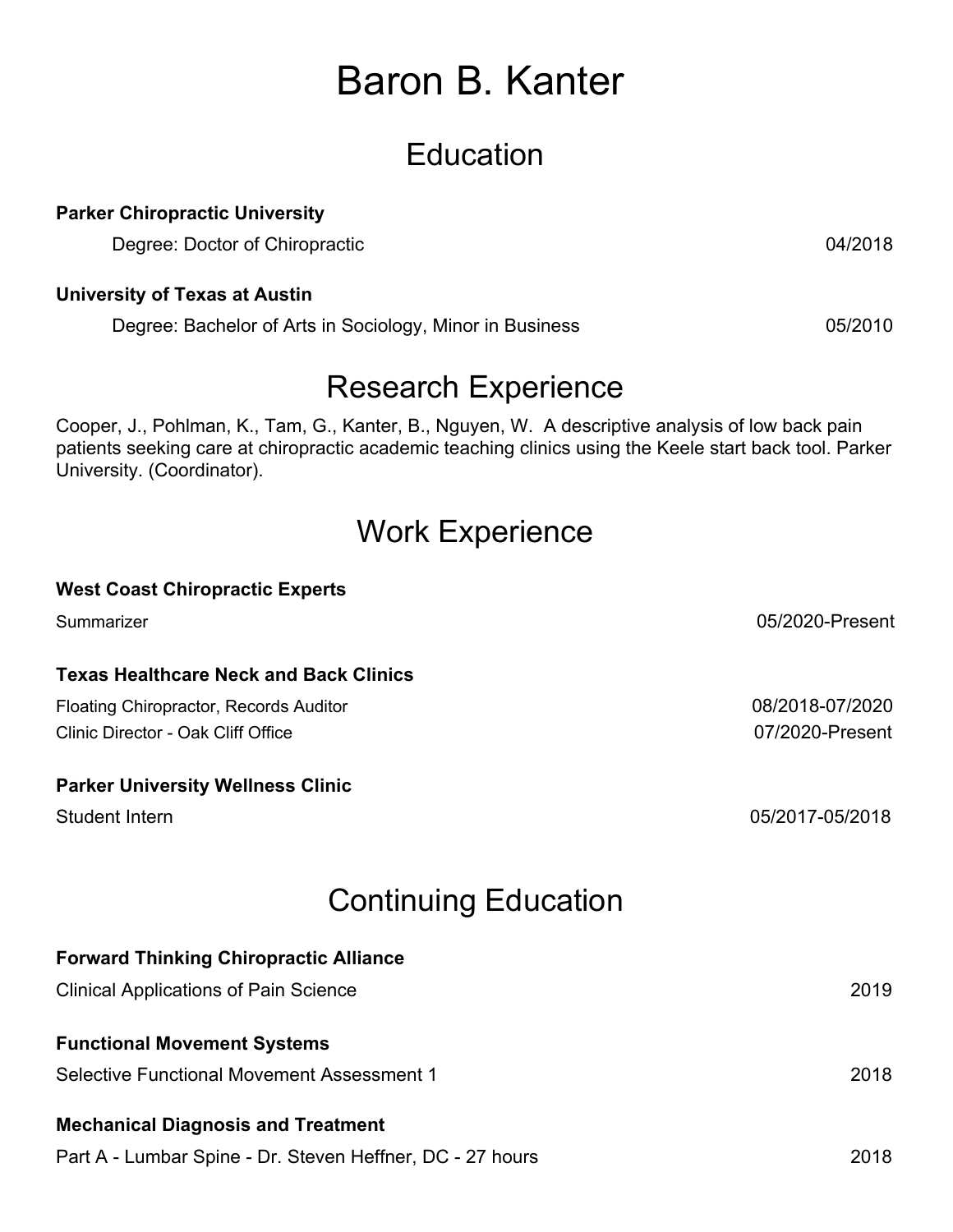| Part B - Cervical Spine - David Oliver, PT - 26 Hours                                                                                                                                                                                                                             | 2018                                 |  |
|-----------------------------------------------------------------------------------------------------------------------------------------------------------------------------------------------------------------------------------------------------------------------------------|--------------------------------------|--|
| <b>Carrick Institute</b>                                                                                                                                                                                                                                                          |                                      |  |
| Clinical Application of Joint Manipulation - Dr. Ted Carrick, DC - 8 hours                                                                                                                                                                                                        | 2018                                 |  |
| <b>APEX Energetics</b>                                                                                                                                                                                                                                                            |                                      |  |
| <b>Functional Endocrinology</b>                                                                                                                                                                                                                                                   | 2017                                 |  |
| <b>Fascial Distortion Model</b>                                                                                                                                                                                                                                                   |                                      |  |
| Full Body - Dr. Everett Johnson, DC - 12 hours<br>Lower Body - Dr. Everett Johnson, DC - 12 hours                                                                                                                                                                                 | 2017<br>2017                         |  |
| <b>Motion Palpation Institute</b>                                                                                                                                                                                                                                                 |                                      |  |
| Spinal Adjusting - Dr. Corey Campbell, DC - 12 hours<br>Spinal Adjusting - Dr. Corey Campbell, DC- 12 hours<br>Lower Dynamic Motor Assessment - Dr. Corey Campbell, DC-12 hours<br>Sport Symposium - Dr. Mark King, DC - 12 hours<br>Adjust-A-Thon - Dr. Mark King, DC - 12 hours | 2016<br>2017<br>2017<br>2017<br>2017 |  |
| <b>Mastery Love and Service</b>                                                                                                                                                                                                                                                   |                                      |  |
| Adjusting Technique 1 - Dr. Arno Brunier, DC-12 hours                                                                                                                                                                                                                             | 2016                                 |  |
| <b>Kairos Training</b>                                                                                                                                                                                                                                                            |                                      |  |
| Adjusting Technique 1 - Dr. Brett Jones, DC - 12 hours                                                                                                                                                                                                                            | 2015                                 |  |
| Dr. Mark Charrette, DC                                                                                                                                                                                                                                                            |                                      |  |
| Full Spine & Extremity Adjusting - 12 hours                                                                                                                                                                                                                                       | 2015                                 |  |
| <b>Professional Memberships</b>                                                                                                                                                                                                                                                   |                                      |  |
| American Chiropractic Association: Member<br><b>Texas Chiropractic Association: Member</b>                                                                                                                                                                                        | 2017 - Present<br>2016 - Present     |  |

# Certification / Licensure

#### **National Board of Chiropractic Examiners:**

Parts I, II, III, IV, Physiotherapy

#### **Activator**

Basic 2018